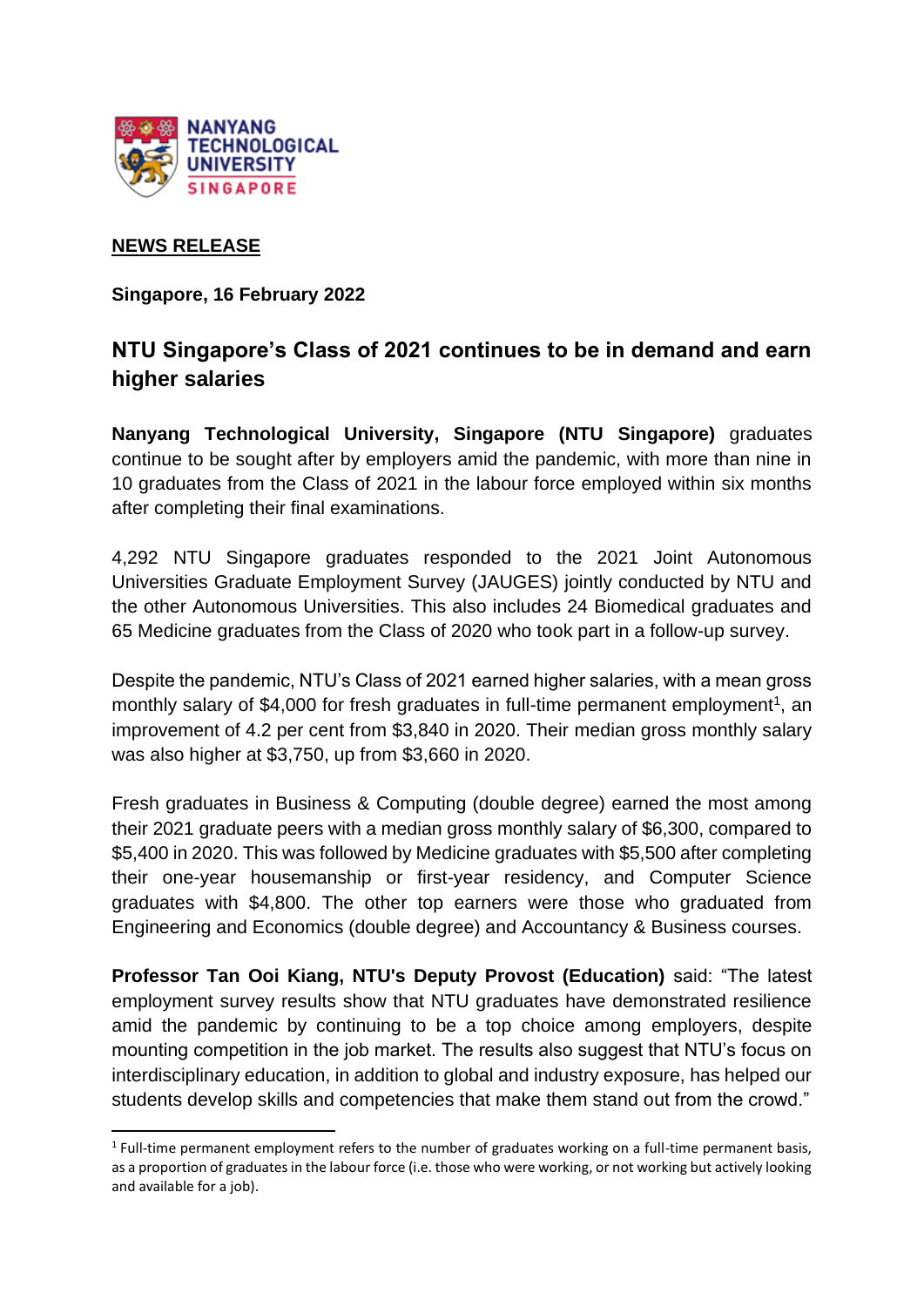Besides graduates from National Institute of Education (NIE) and Medicine who achieved 100 per cent overall proportion in employment<sup>2</sup>, other courses with the highest overall proportion in employment include Accountancy & Business (99.2%), Maritime Studies (98.4%), Civil Engineering (97.7%), Accountancy (97.7%), Computer Science (97.0%), and Communication Studies (96.9%).

## **Preparing graduates for an unpredictable world**

NTU places a strong emphasis on interdisciplinary skills, along with disciplinary and domain expertise to prepare future-ready students with character, competence and cognitive agility who adapt to an unpredictable and fast-changing world.

One graduate who has benefitted from this is Business & Computing (double degree) graduate Lee Chong Yan.

Chong Yan, who is now a software engineer at multinational tech company Bytedance, said: "My Business & Computing double degree has given me a good balance of soft and hard skills. Computing has equipped me with the technical competencies required of me in my role. At the same time, with products getting internationalised and increasing collaboration with cross-regional teams, the job of a software engineer has evolved to also require managerial skills and resourcefulness, which is something my business background has prepared me for. NTU also provides rewarding overseas internship opportunities to widen our perspectives of the working world. My internship stint in the United States with global data storage company Seagate, sourced by NTU, helped me to develop a global mindset and cultural intelligence."

As part of the vision articulated in the **NTU 2025 strategic plan** to foster stronger interdisciplinary synergies across academic units in education, research, and innovation, NTU recently launched the School of Chemistry, Chemical Engineering, and Biotechnology (CCEB), a new interdisciplinary school set up jointly by NTU's Colleges of Engineering and Science. The CCEB will start taking in students in the new academic year in August.

This follows NTU's introduction of a new interdisciplinary collaborative core (ICC) requirement in the undergraduate curriculum last year. As part of the ICC, the University curated seven new core courses that focus on either key transferable skills or global challenges.

<sup>&</sup>lt;sup>2</sup> This refers to the number of graduates working in full-time permanent, part-time, temporary employment or freelancing, as a proportion of graduates in the labour force (i.e. those who are working, and those who are not working but are actively looking and available for work) as at 1 November 2021.